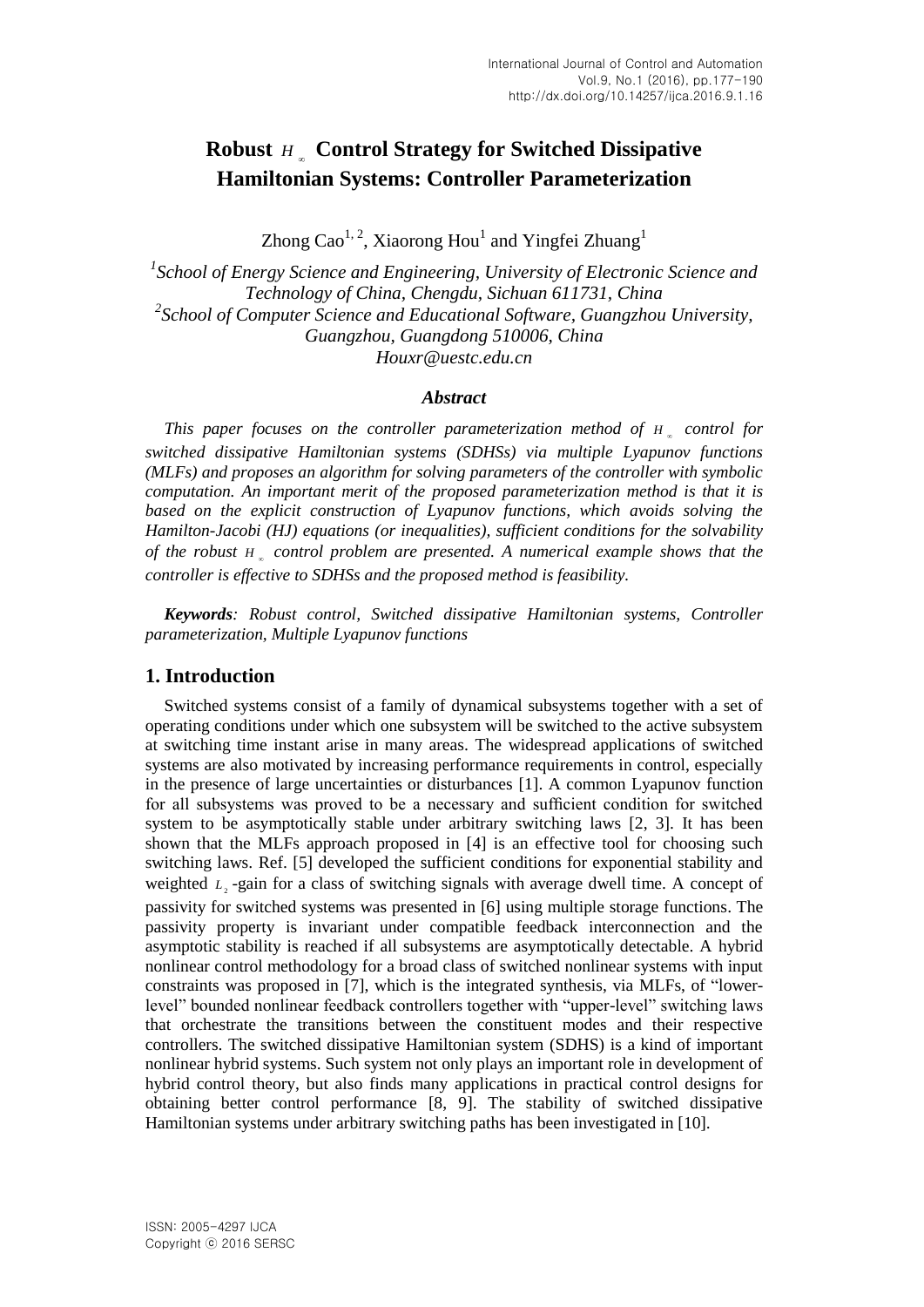On the other hand, the  $H_{\infty}$  control of switched systems is a valuable issue for nonlinear systems, which deserves us to pay more attention. However,  $H_{\infty}$  control problem has been rarely addressed for SDHSs, especially for the nonlinear case in which results mainly focus on solving HJ equations [11-13]. The robust  $H_{\infty}$  control problem for a class of switched nonlinear systems with neutral uncertainties has been considered in [14]. Ref. [15] focused on a class of switched nonlinear cascade systems in which stabilization and weighted  $L_2$ -gain have been achieved and  $H_2$  control for such system was investigated in [16], and both of them relied on the solution of the corresponding HJ equations. However, Ref. [17] solved the problem of robust  $H<sub>x</sub>$  control for a class of switched nonlinear cascade systems with parameter uncertainty using the MLFs approach, which avoids solving the HJ equations.

Controller parameterization is a fundamental problem in the control theory and has aroused considerable attention in recent decades. Refs. [18, 19] proposed a family of nonlinear  $H_{\infty}$  controller via output feedback. Ref. [20] presented a family of nonlinear state-feedback controller, in which the system state and the external disturbance are measurable. Refs. [21, 22] extended the state-space formulas and presented a family of *H*<sub>∞</sub> state-feedback controller for n-dimensional nonlinear system. Ref. [23] proposed a family of reliable nonlinear  $H_{\infty}$  controller via solving the HJ inequality. The controllers obtained in [18-23] are intended to solve a class of HJ equations (or inequalities), which have actually imposed a considerable difficulty.

Therefore, how to find ways for solving the controller parameterization problem of *H* control for switched nonlinear systems, which do not depend on the solution of HJ equations (or inequalities), is a challenging issue. In this paper, we present a novel, straightforward and convenient strategy to design a parameterized controller to insure that the SDHSs are robust  $H_{\infty}$  stable via MLFs and propose a method for solving parameters of the controller by using symbolic computation. The proposed parameterization method avoids solving HJ equations (or inequalities), and thus the obtained controllers with parameters are relatively simple in form and easy in operation.

The remainder of this paper is organized as follows. In Section 2, the problem of *H*<sub>∞</sub> control for SDHSs is formulated. The main contribution of this paper is then given in Section 3, in which a controller with parameters and an algorithm for solving parameters are provided, respectively. We present a numerical example for illustrating effectiveness and feasibility of controller in Section 4 and conclusions follow in Section 5.

# **2. Problem Formulation**

Consider the following SDHSs  
\n
$$
\begin{cases}\n\dot{x} = [J_{\lambda(t)}(x) - R_{\lambda(t)}(x)]\nabla H_{\lambda(t)}(x) + g_{\lambda(t)}(x)u_{\lambda(t)} + \overline{g}_{\lambda(t)}(x)\omega \\
z = h_{\lambda(t)}(x)g_{\lambda(t)}^T(x)\nabla H_{\lambda(t)}(x)\n\end{cases}
$$
\n(1)

where  $x \in \mathbb{R}^n$  is the state vector;  $u = u_{\lambda(t)} \in \mathbb{R}^m$  is the controller;  $\omega \in \mathbb{R}^s$  is the disturbances;  $J_{\lambda(t)}^T(x) = -J_{\lambda(t)}(x) \in \mathbb{R}^{n \times n}$ ;  $0 \le R_{\lambda(t)}(x) \in \mathbb{R}^{n \times n}$ ;  $g_{\lambda(t)}(x) \in \mathbb{R}^{n \times m}$  and  $g_{\lambda(t)}(x) \in \mathbb{R}^{n \times s}$  are sufficiently smooth functions;  $z \in \mathbb{R}^{n}$  is the penalty;  $h_{\lambda(t)}(x)$  is a weighting matrix;  $H_{\lambda(t)}(x)$  is the subsystem's Hamiltonian function (the total energy) satisfying  $H_{\lambda(t)}(x) > 0$  and  $H_{\lambda(t)}(0) = 0$ , the map  $\lambda(t): [t_0, +\infty) \to \Lambda = \{1, 2, \dots, N\}$  is a piecewise constant one, called the switching law or switching path,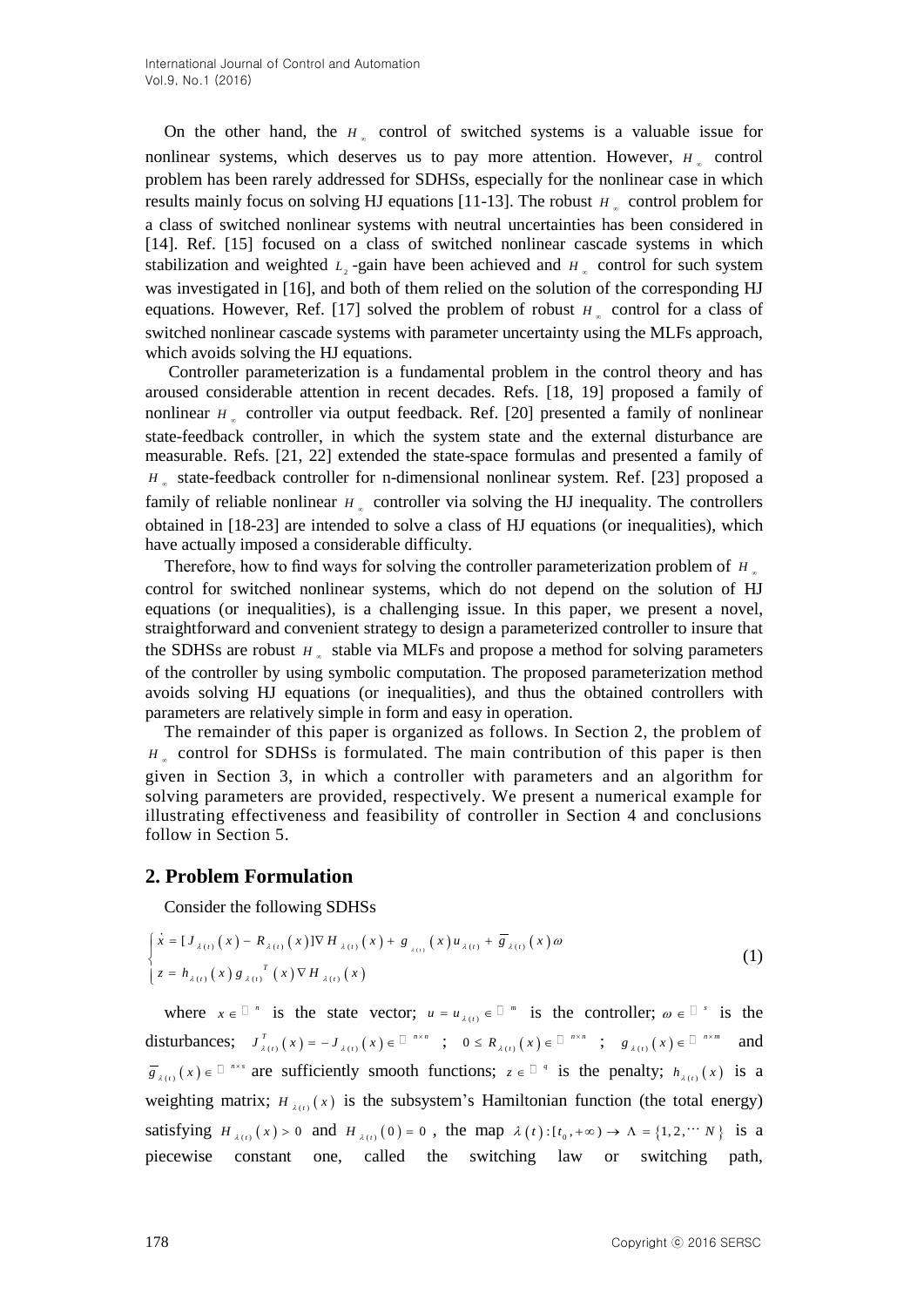$z(t) = t(t-1, 2, \cdots, k)$  denotes that the  $i$  th subsystem is realized. For an arbitrary<br>switching has  $\lambda(t) : t_1(t, \ldots, n) > n \ge |t_1(t, \ldots, n) \rangle$ ,  $t_1(t, \ldots, k)$  is called the switching theoretical<br>subsystem of system (1) is always denotes that the *i* th subsystem is realized. For an arbitrary switching law  $\lambda(t): [t_0, +\infty) \to \Lambda = \{1, 2, \dots, N\}$ ,  $\{t_m\}_{m=0}^{+\infty}$  $\int_{0}^{\infty}$  is called the switching time sequence, which is assumed to satisfy  $t_0 < t_1 < t_2 < \cdots < t_m < \cdots + \infty$ . If  $t_{m+1} = \infty$ , the *i* th subsystem of system (1) is always realized in  $[t_m, +\infty)$  and the whole system is naturally stable.

To facilitate the analysis, throughout this paper, we denote by  $Z_{+} = \{0,1,2,\dots\}$  for the set of all nonnegative integers. We first propose two assumptions for system and one definition for system (1) as follows.

**Assumption 1.** For  $\forall i \in \Lambda$ , the Hamiltonian function  $H_i(x)$  satisfies  $H_i(x) \in C^2$  and the Hessian matrix  $Hess(H_i(x_0)) > 0$ .

**Remark 1.** Note that  $H_i(x)$  has a local minimum at the equilibrium  $x_0$  of system (1). It is straightforward that in Assumption 1,  $H_i(x) \in C^2$  guarantees the existence of  $Hess(H_i(x))$  and  $Hess(H_i(x_0)) > 0$  guarantees that  $H_i(x)$  is strict convex on some neighborhood of equilibrium  $x_0$ .

**Assumption 2.** For  $\forall i \in \Lambda$  and  $\forall x, y \in \mathbb{R}^n$ , the Hamiltonian function  $H_i(x)$  satisfies  $H_i(x) > H_i(y) \Leftrightarrow \|x\|_p > \|y\|_p$ , where  $\|x\|_p \overset{\Box}{=} \sup_{\|x\|=1}$  $\sup x^7$ *P x*  $x \parallel \Box$  sup  $x' P x$  $p x^T P x$  and  $P > 0$  is a positive definite

matrix.

**Remark 2.** Assumption 2 implies that the Hamiltonian function (Lyapunov function)  $H_i(x)$  increases with the increase of  $||x||_p$ . Obviously, this assumption can be satisfied for many Hamiltonian systems. Thus, Assumption 2 is a realistic one.

**Definition 1.** The problem considered in this paper is to propose an approach to parameterizing controller for systems (1), which can be described as: given a disturbance attenuation level  $\gamma > 0$  and an arbitrary switching law  $\lambda(t)$ , we can obtain a controller with parameters of the form  $u = u_{\lambda(t)}$  such that

**R1:** For  $\forall i \in \Lambda, \forall \omega, t \in \mathbb{T}_m$  and  $m \in \mathbb{Z}_+$ inequality  $(x) + Q_i(x) \leq \frac{1}{2} \left\{ \gamma^2 \left\| \omega \right\|^2 - \left\| z \right\|^2 \right\}.$  $H_i(x) + Q_i(x) \leq \frac{1}{2} \left\{ \gamma^2 \left\| \omega \right\|^2 - \left\| z \right\|^2 \right\}$  holds along the trajectories of the closed-loop systems,

which consisted of system (1) and  $u = u_{\lambda(t)}$ , where  $Q_i(x) \ge 0$  is a [scalar](javascript:void(0);) [function;](javascript:void(0);)

**R2:** The closed-loop system (1) is asymptotically stable when  $\omega = 0$ ;

hold simultaneously.

## **3. Main Results**

In this section, we propose an  $H_{\infty}$  controller with parameters for system (1) by using MLFs and an algorithm for solving parameters with symbolic computation. The parameterization strategy suggests a framework to solve the  $H_{\infty}$  control problem of SDHSs.

#### **3.1 Parameterizing Controller**

**Theorem 1.** Assume that Assumption 2 holds for system (1),  $u \equiv 0$ ,  $\omega \equiv 0$  and  $\forall i \in \Lambda$ , then system (1) is asymptotically stable under the arbitrary switching law  $\lambda(t)$  with its dwell time  $\tau > 0$ .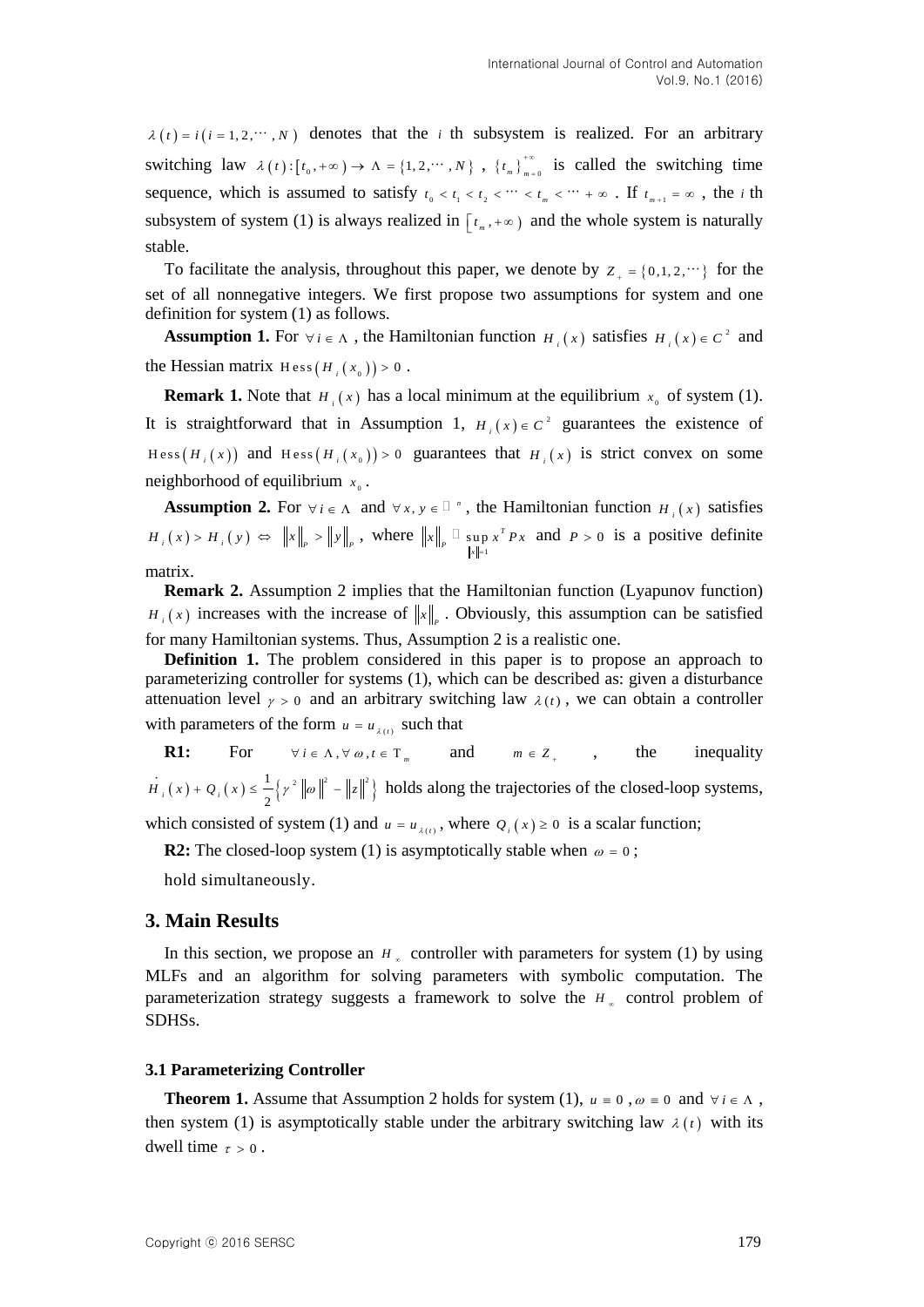**Proof.** Assume that  $\lambda(t)$  be an arbitrary switching law with its dwell time  $\tau > 0$ . When  $u \equiv 0$ ,  $\omega \equiv 0$ , we have system

$$
\begin{cases}\n\dot{x} = [J_{\lambda(t)}(x) - R_{\lambda(t)}(x)] \nabla H_{\lambda(t)}(x) \\
z = h_{\lambda(t)}(x) g_{\lambda(t)}^T(x) \nabla H_{\lambda(t)}(x)\n\end{cases}
$$
\n(2)

When 
$$
\lambda(t) = i \in \Lambda
$$
 for system (2), we consider the *i* th subsystem. We have  
\n
$$
H_i(x(t)) = -\frac{\partial H_i^T(x(t))}{\partial x} R_i(x(t)) \frac{\partial H_i(x(t))}{\partial x} \le 0, t \in [t_m, t_{m+1})
$$
\nSo we obtain that

$$
H_i(x_m) \ge H_i(x_{m+1}) \tag{3}
$$

From Assumption 2 and formula (3), the following result holds

$$
\left\|x_m\right\|_p \ge \left\|x_{m+1}\right\|_p \tag{4}
$$

According to Assumption 2, we know that the following inequality holds for  $\forall i \in \Lambda$ .

$$
H_{i}(x_{m}) \geq H_{i}(x_{m+1}), \forall m \in Z_{+}
$$
 (5)

Inequality (5) shows that all the Hamiltonian functions  $H_i(x)$  of the subsystems can be used as the MLFs for system (2). According to Ref. [4], system (2) is stable under the switching law  $\lambda(t)$ .

**Remark 3.** From the proof of Theorem 1, under Assumption 2, all of the Hamiltonian functions  $H_i(x)$  of the subsystems can be used as the MLFs for system (1).

**Theorem 2.** If Assumption 1 and 2 hold for system (1) and give a disturbance attenuation level  $\gamma > 0$ , to  $\forall i \in \Lambda$ 

$$
R_{i}(x) + \frac{1}{2\gamma^{2}} \left( g_{i}g_{i}^{T} - \overline{g}_{i}g_{i}^{T} \right) \ge 0
$$
 (6)

$$
\nabla H_i^T(x) g_i K_i(x, v) \le 0 \tag{7}
$$

hold simultaneously, where  $K_i(x, v) \in \mathbb{R}^{m \times 1}$  are parameterized parts of controller,  $v$ are the parameters. Then under an arbitrary switching law  $\lambda(t)$ ,  $H_{\infty}$  control of system

(1) can be realized by following controller which satisfies the rules R1 and R2.  
\n
$$
u = u_{\lambda(t)}, u|_{\lambda(t)=i} = -\frac{1}{2} \left( h_i^T h_i + \frac{1}{\gamma^2} I_m \right) g_i^T \nabla H_i(x) + K_i(x, v)
$$
\n(8)

where  $I_m$  is an  $m \times m$ matrix and  $( x ) = \nabla H_i^T ( x ) | R_i ( x ) + \frac{1}{2} ( g_i g_i^T - g_i g_i^T ) | \nabla H_i ( x )$ 1  $Q_{i}(x) = \nabla H_{i}^{T}(x) \left(R_{i}(x) + \frac{1}{2\gamma^{2}}\left(g_{i}g_{i}^{T} - \overline{g}_{i}\overline{g}_{i}^{T}\right)\right) \nabla H_{i}(x)$ Te  $I_m$  1S an  $m \times m$ <br>=  $\nabla H_i^T(x) \left(R_i(x) + \frac{1}{2\gamma^2} \left(g_i g_i^T - \overline{g}_i \overline{g}_i^T\right)\right) \nabla H_i(x)$  $-\nabla H_{i}^{T}(x) g_{i} K_{i}(x,\nu).$ 

**Proof.** Suppose  $\lambda(t) = i \in \Lambda, t \in \mathbb{T}_m, m \in \mathbb{Z}_+$  is an arbitrary switching law. Choose Lyapunov function as  $V_i(x) = H_i(x) - c \ge 0$  ( $c = H_i(x_0)$ ).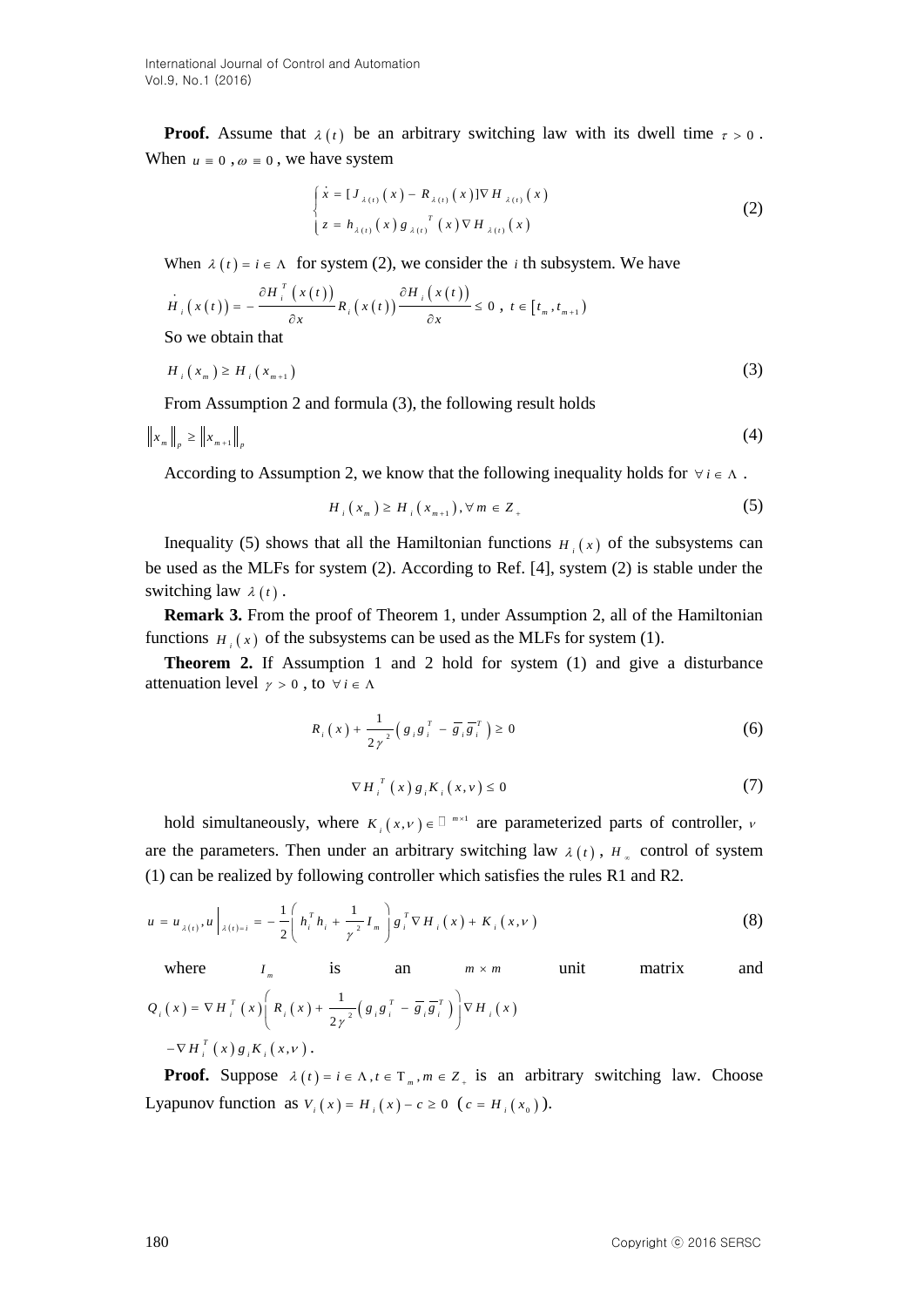$$
\dot{H}_{i}(x) = \nabla H_{i}^{T} [J_{i}(x) - R_{i}(x)] \nabla H_{i} + \nabla H_{i}^{T} g_{i} u_{i} + \nabla H_{i}^{T} \overline{g}_{i} \omega
$$
\n
$$
= - \nabla H_{i}^{T} R_{i}(x) \nabla H_{i} + \nabla H_{i}^{T} g_{i} \left[ -\frac{1}{2} \left( h_{i}^{T} h_{i} + \frac{1}{\gamma^{2}} \right) g_{i}^{T} \nabla H_{i} + K_{i}(x, v) \right] + \nabla H_{i}^{T} \overline{g}_{i} \omega
$$
\n
$$
= - \nabla H_{i}^{T} \left( R_{i}(x) + \frac{1}{2\gamma^{2}} \left( g_{i} g_{i}^{T} - \overline{g}_{i} \overline{g}_{i}^{T} \right) \right) \nabla H_{i} - \frac{1}{2} \nabla H_{i}^{T} g_{i} h_{i}^{T} h_{i} g_{i}^{T} \nabla H_{i}
$$
\n
$$
- \frac{1}{2\gamma^{2}} \nabla H_{i}^{T} \overline{g}_{i} \overline{g}_{i}^{T} \nabla H_{i} + \nabla H_{i}^{T} g_{i} K_{i}(x, v) + \frac{1}{2} \nabla H_{i}^{T} \overline{g}_{i} \omega + \frac{1}{2} \omega^{T} \overline{g}_{i}^{T} \nabla H_{i}
$$
\n
$$
= - \nabla H_{i}^{T} \left( R_{i}(x) + \frac{1}{2\gamma^{2}} \left( g_{i} g_{i}^{T} - \overline{g}_{i} \overline{g}_{i}^{T} \right) \right) \nabla H_{i} + \nabla H_{i}^{T} g_{i} K_{i}(x, v)
$$
\n
$$
+ \frac{1}{2} \left( \gamma^{2} \|\omega\|^{2} - \|\mathbf{z}\|^{2} \right) - \frac{1}{2} \left\| \gamma \omega - \frac{1}{\gamma} \overline{g}_{i}^{T} \nabla H_{i} \right\|^{2}
$$
\n(9)

From the above formula, we obtain  
\n
$$
\vec{H}_i(x) + \nabla H_i^T \left( R_i(x) + \frac{1}{2\gamma^2} \left( g_i g_i^T - \overline{g}_i \overline{g}_i^T \right) \right) \nabla H_i - \nabla H_i^T g_i K_i(x, v)
$$
\n
$$
= \vec{H}_i(x) + Q(x)
$$
\n
$$
= \frac{1}{2} \left( \gamma^2 \|\omega\|^2 - \|z\|^2 \right) - \frac{1}{2} \left\| \gamma \omega - \frac{1}{\gamma} \overline{g}_i^T \nabla H_i \right\|^2
$$
\n
$$
\leq \frac{1}{2} \left( \gamma^2 \|\omega\|^2 - \|z\|^2 \right)
$$
\n(10)

So the rule R1 can be satisfied, which implies the  $L<sub>2</sub>$  gain of the closed-loop system (1) controlled by controller (8) (from  $\omega$  to  $z$ ) is bounded by  $\gamma$ . Next, we prove that the closed-loop system is asymptotically stable at  $x_0$  under the arbitrary switching law  $\lambda(t)$ , when  $\omega = 0$ .

When 
$$
\omega \equiv 0
$$
, the closed-loop system can be expressed  
\n
$$
\vec{H}_{i}(x) = \nabla H_{i}^{T} [J_{i}(x) - R_{i}(x)] \nabla H_{i} + \nabla H_{i}^{T} g_{i} u_{i}
$$
\n
$$
= - \nabla H_{i}^{T} R_{i}(x) \nabla H_{i} + \nabla H_{i}^{T} g_{i} \left[ -\frac{1}{2} \left( h_{i}^{T} h_{i} + \frac{1}{\gamma^{2}} \right) g_{i}^{T} \nabla H_{i} + K_{i}(x, v) \right]
$$
\n
$$
= - \nabla H_{i}^{T} \left( R_{i}(x) + \frac{1}{2\gamma^{2}} \left( g_{i} g_{i}^{T} - \overline{g}_{i} \overline{g}_{i}^{T} \right) \right) \nabla H_{i} - \frac{1}{2} \nabla H_{i}^{T} g_{i} h_{i}^{T} h_{i} g_{i}^{T} \nabla H_{i}
$$
\n
$$
- \frac{1}{2\gamma^{2}} \nabla H_{i}^{T} \overline{g}_{i} \overline{g}_{i}^{T} \nabla H_{i} + \nabla H_{i}^{T} g_{i} K_{i}(x, v)
$$
\n
$$
= - \nabla H_{i}^{T} \left( R_{i}(x) + \frac{1}{2\gamma^{2}} \left( g_{i} g_{i}^{T} - \overline{g}_{i} \overline{g}_{i}^{T} \right) \right) \nabla H_{i} - \frac{1}{2} \left\| h_{i} g_{i}^{T} \nabla H_{i} \right\|^{2}
$$
\n
$$
- \frac{1}{2\gamma^{2}} \left\| \overline{g}_{i}^{T} \nabla H_{i} \right\|^{2} + \nabla H_{i}^{T} g_{i} K_{i}(x, v) \leq 0
$$
\n(11)

From Theorem 1, the rule R2 can be satisfied.

The closed-loop system (1) controlled by controller (8) is globally asymptotically stable under the arbitrary switching law  $\lambda(t)$ . This completes the proof.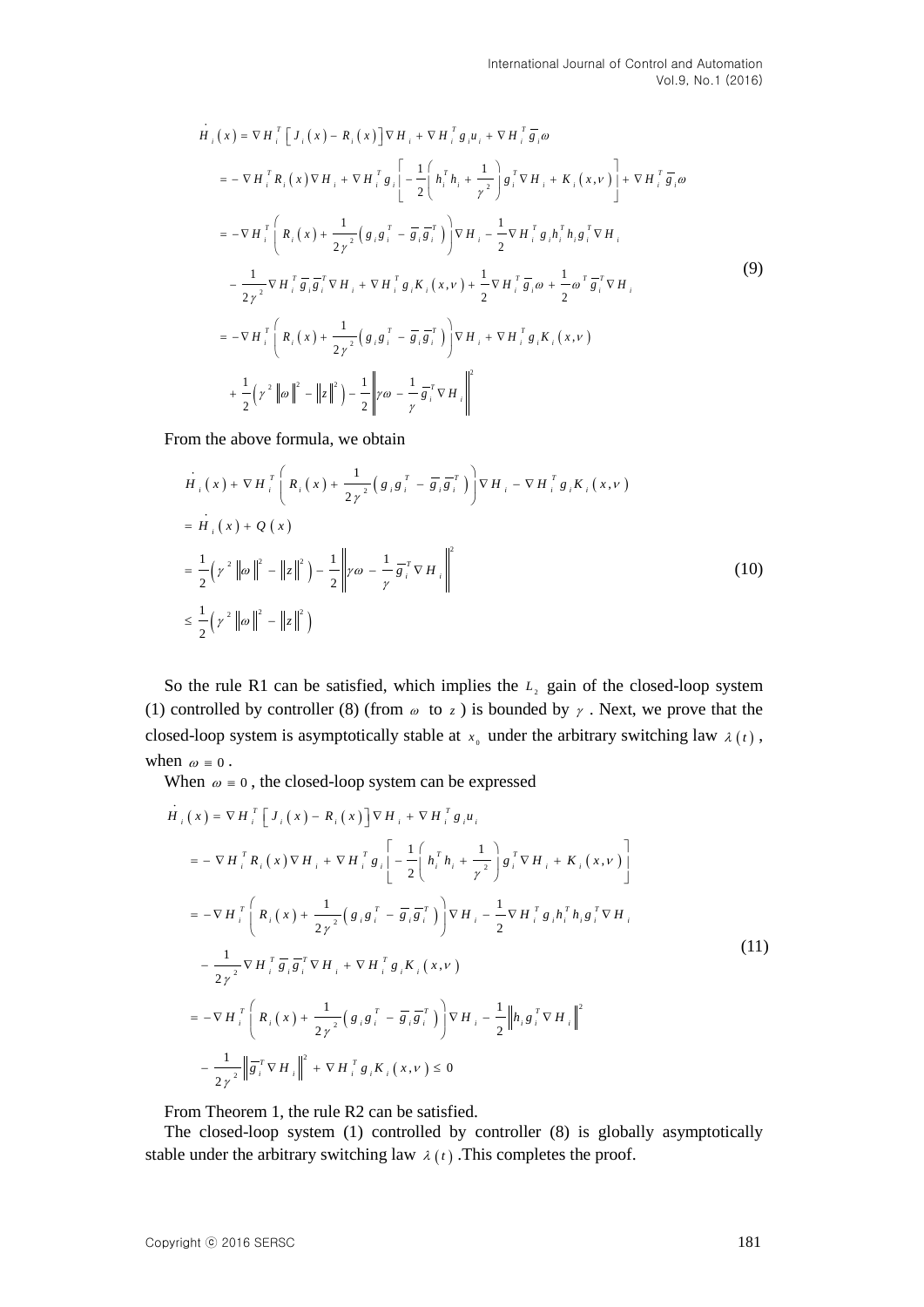**Remark 4.**  $K_i(x)$  are polynomial vectors, which are parameterized parts of controller. They have much simpler form and are easier to realize. When  $K_i(x, v) = 0, \forall i$ , the controller (8) is a controller without parameters.

So the controller (8) is a family of  $H_{\infty}$  controller for SDHSs. Then we will solve the parameters of controller (8) and guarantee robust stability requirements to disturbances attenuation for system (1).

#### **3.2. Solving Parameters (SP) Algorithm**

From condition (6), when  $R_i(x) + \frac{1}{2} (g_i g_i^T - \overline{g_i} \overline{g}_i^T) = 0$ 2  $R_i(x) + \frac{1}{2\gamma^2} \left( g_i g_i^T - \overline{g_i} \overline{g}_i^T \right) = 0$ , we can obtain the  $\gamma_i^*$ . Let

 $\gamma \geq$  m ax  $\{\gamma_i^*\}$  such that condition (6) holds.

Then we propose an algorithm to find parameters ranges of controller (8) via solving the parameters of  $K_i(x, v)$  in condition (7). The SP algorithm now proceeds as follows.

**S1.** Set  $K_i(x, v) = [N_1(x, v_1) \quad N_2(x, v_2) \quad \cdots \quad N_m(x, v_m)]$ *T*  $K_i(x, v) = [N_1(x, v_1) \quad N_2(x, v_2) \quad \cdots \quad N_m(x, v_m)]^T$  and suppose a positive integer *r*, which is the degree of polynomial vector  $K_i(x, v)$ . Write  $(x,v_i) = \sum v_{ii} p_i(x)$ 1 , ,  $j = l$  $i(x, V_i) = \sum_{j=1, r} V_{ij} P_i$  $N_{i} (x,v_{i}) = \sum_{i=1}^{j=1} v_{ii} p_{i} (x_{i})$ =  $\sum_{j=1,r} v_{ij} p_r(x)$ , where  $l = \sum_{r} c(n+r-1,r)$  $l = \sum_{r} c(n + r - 1, r)$ ,  $p_r(x) = \prod_{i=1}^{n} x_i^{r_i}$ , *n* is the number

of state variable and  $r_i$  is the integers from 1 to  $r$ .

**S2.** Let  $S_i = -\nabla H_i^T g_i K_i(x, v)$ .

**S3.** Choose all terms of  $deg(S_i) \geq 3$  and  $deg(S_i) = 1$  from  $S_i$  and let the coefficients of these terms be zero. So obtain a set of equations  $A_i$ .

**S3.1.** Observe equations  $A_i$ . When the right-hand side is only one item with parameters and the left-hand side is zero, let these parameters be zero and substitute them into  $A_i$ . Then obtain a simplified equations  $A'_i$ .

**S3.2.** Obtain a set of parameters solution  $U_{ii}$  via solving  $A_i$  by using cylindrical algebraic decompositions (CAD) algorithm [24].

**S3.3.** Substitute  $U_{ii}$  into  $S_i$  and obtain a new polynomial  $S_i'$ , which is a quadratic form.

**S4**. Rewrite  $s_i$  as coefficient matrix  $M_i$ , and all principal minors of  $M_i$  must be positive semi-definite. Choose all principal minors of  $M_i$  and obtain inequalities  $B_i$ .

**S4.1.** Observe inequalities  $B_i$ . Let some parameters be zero and substitute them into *B*<sub>*i*</sub>. Then obtain the simplified inequalities  $B_i'$ .

**S4.2.** Obtain a set of parameters solution  $U_{i2}$  via solving  $B_i'$  by using CAD algorithm.

**S5.** Let  $U_i = U_{ii} \cup U_{ii}$  and substitute  $U_i$  into controller (8), thus obtain the polynomial parameterized controller. This completes the algorithm.

**Remark 5.** (1) The SP algorithm starts from  $r = 1$  normally.

(2) Solve the parameters ranges of the controller  $u_{\lambda(t)}$  by using SP algorithm, respectively.

(3) It is merely to simplify computation that we let some parameters be zero before using CAD algorithm. However, these parameters are not necessarily zero. So the set of parameters solution obtained by SP algorithm is a subset of solutions.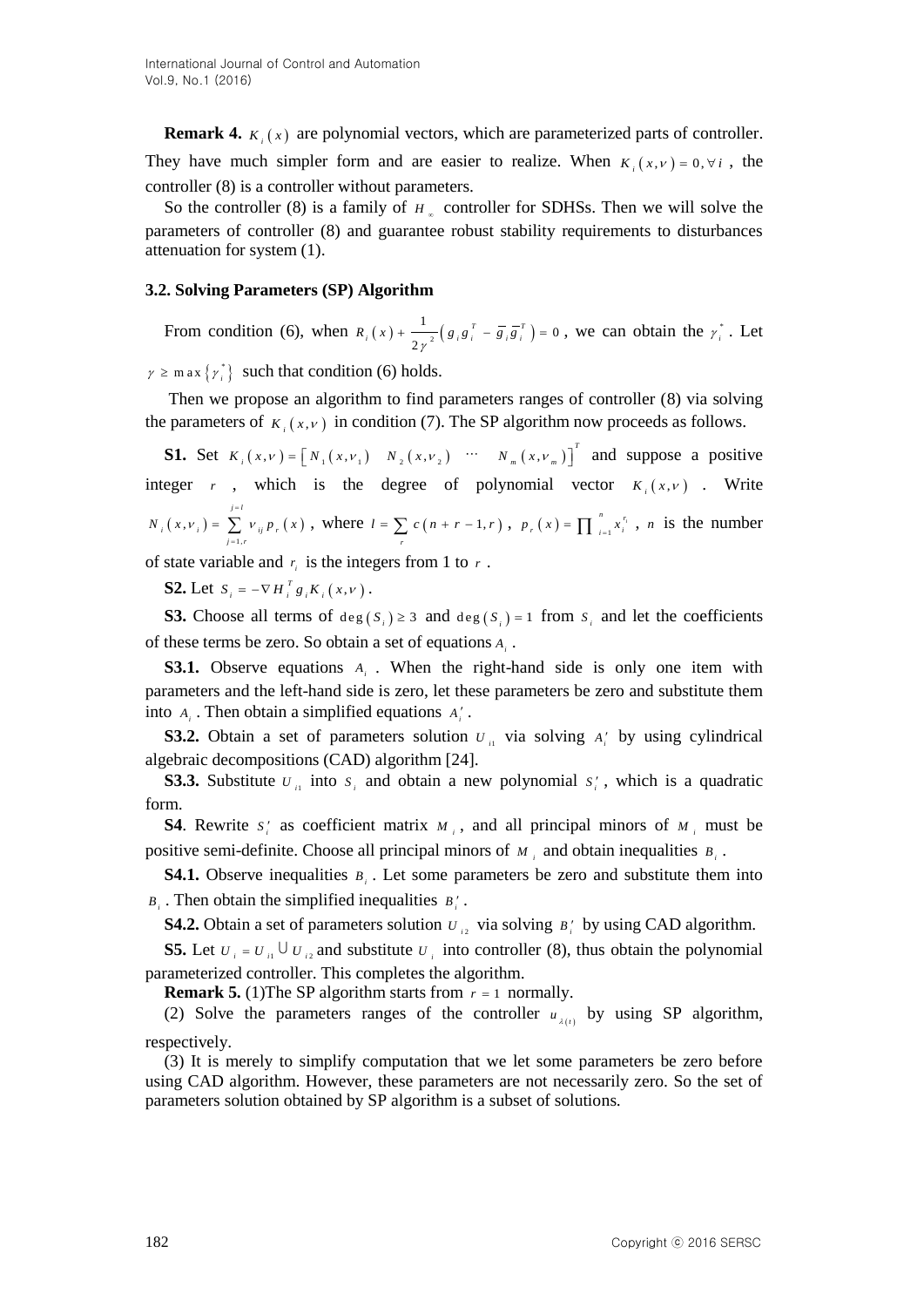## **4. Numerical Experiment**

Using the result proposed in this paper, this section studies an example as well as some numerical simulations to support our new results. Consider a SDHS,

$$
J_{1}(x) = \begin{bmatrix} 0 & x_{1}^{2} - \sin(x_{2}x_{3}) & -x_{2} \\ -x_{1}^{2} + \sin(x_{2}x_{3}) & 0 & x_{3} \\ x_{2} & -x_{3} & 0 \end{bmatrix}, g_{11} = \begin{bmatrix} 0 & 0 \\ 0 & 1 \\ 2 & 0 \end{bmatrix}, g_{12} = \begin{bmatrix} 0 & 0 \\ 1 & 0 \\ 0 & 1 \end{bmatrix}, g_{23} = \begin{bmatrix} 0 & 0 \\ 1 & 0 \\ 0 & 1 \end{bmatrix}, g_{34} = \begin{bmatrix} 0 & 0 \\ 0 & 1 \\ 0 & 1 \end{bmatrix}, g_{13} = \begin{bmatrix} 0 & 0 \\ 0 & 1 \\ 0 & 1 \end{bmatrix}, g_{34} = \begin{bmatrix} 0 & 0 \\ 0 & 1 \\ 0 & 1 \end{bmatrix}, g_{35} = \begin{bmatrix} 0 & 0 \\ 0 & 1 \\ 0 & 1 \end{bmatrix}, g_{36} = \begin{bmatrix} 0 & 0 \\ 0 & 0 \\ 0 & 1 \end{bmatrix}, g_{37} = \begin{bmatrix} 0 & 0 \\ 0 & 0 \\ 0 & 0 \end{bmatrix}, g_{38} = \begin{bmatrix} 0 & 0 \\ 0 & 0 \\ 0 & 0 \end{bmatrix}, g_{37} = \begin{bmatrix} 0 & 0 \\ 0 & 0 \\ 0 & 0 \end{bmatrix}, g_{38} = \begin{bmatrix} 0 & 0 \\ 0 & 0 \\ 0 & 0 \end{bmatrix}, g_{39} = \begin{bmatrix} 0 & 0 \\ 0 & 0 \\ 0 & 0 \end{bmatrix}, g_{30} = \begin{bmatrix} 0 & 0 \\ 0 & 0 \\ 0 & 0 \end{bmatrix}, g_{30} = \begin{bmatrix} 0 & 0 \\ 0 & 0 \\ 0 & 0 \end{bmatrix}, g_{30} = \begin{bmatrix} 0 & 0 \\ 0 & 0 \\ 0 & 0 \end{bmatrix}, g_{31} = \begin{bmatrix} 0 & 0 \\ 0 & 0 \\ 0 & 0 \end{bmatrix}, g_{31} = \begin{bmatrix} 0 & 0 \\ 0 & 0 \\ 0 & 0 \end{bmatrix}, g_{30} = \begin{bmatrix} 0 & 0 \\ 0 & 0 \\ 0 & 0 \end{bmatrix}, g_{30} =
$$

$$
R_2(x) = \text{Diag}\{0,3,2\}, H_2(x) = \frac{1}{2}x_1^2 + 2x_2^2 + x_3^2
$$
 (12)

#### **4.1 Controller design and solving parameters**

From system (12), it is easy to get

$$
\text{Hess}\left(H_1(x_0)\right) = \begin{bmatrix} 2 & 0 & 0 \\ 0 & 2 & 0 \\ 0 & 0 & 2 \end{bmatrix} > 0 , \quad \text{Hess}\left(H_2(x_0)\right) = \begin{bmatrix} 1 & 0 & 0 \\ 0 & 4 & 0 \\ 0 & 0 & 2 \end{bmatrix} > 0
$$

So Assumption 1 holds.

Then, we check that condition (6) holds for all  $x$  and given  $y$ . From system (12), we have

70  
\n
$$
R_{1}(x) + \frac{1}{2\gamma_{1}^{2}} \left(g_{11}g_{11}^{T} - g_{12}g_{12}^{T}\right) = \text{Diag}\left\{0, 0, 1 + \frac{3}{2\gamma_{1}^{2}}\right\}
$$
\n
$$
R_{2}(x) + \frac{1}{2\gamma_{2}^{2}}\left(g_{21}g_{21}^{T} - g_{22}g_{22}^{T}\right) = \text{Diag}\left\{\frac{6}{\gamma_{2}^{2}}, 3 + \frac{1}{2\gamma_{2}^{2}}, 2 - \frac{1}{2\gamma_{2}^{2}}\right\}
$$

Let  $\gamma_1^* = 1$ ,  $\gamma_2^* = \frac{1}{2}$  $\gamma_2^* = \frac{1}{2}$ . To ensure that condition (6) holds, the following statement should be satisfied

$$
\gamma \ge \max \left\{ \gamma_1^*, \gamma_2^* \right\} \tag{13}
$$

Next, we consider condition (7) such that system (12) satisfies robustness in  $H_{\alpha}$ control.

In this example,  $R_1(x) \ge 0$  and  $R_2(x) \ge 0$ , all of the Hamiltonian functions  $H_i(x)$  of the subsystems can be used as the MLFs for system (12). So choose the Lyapunov function  $V_1(x) = H_1(x)$ ,  $V_2(x) = H_2(x)$ . It follows from controller (8) that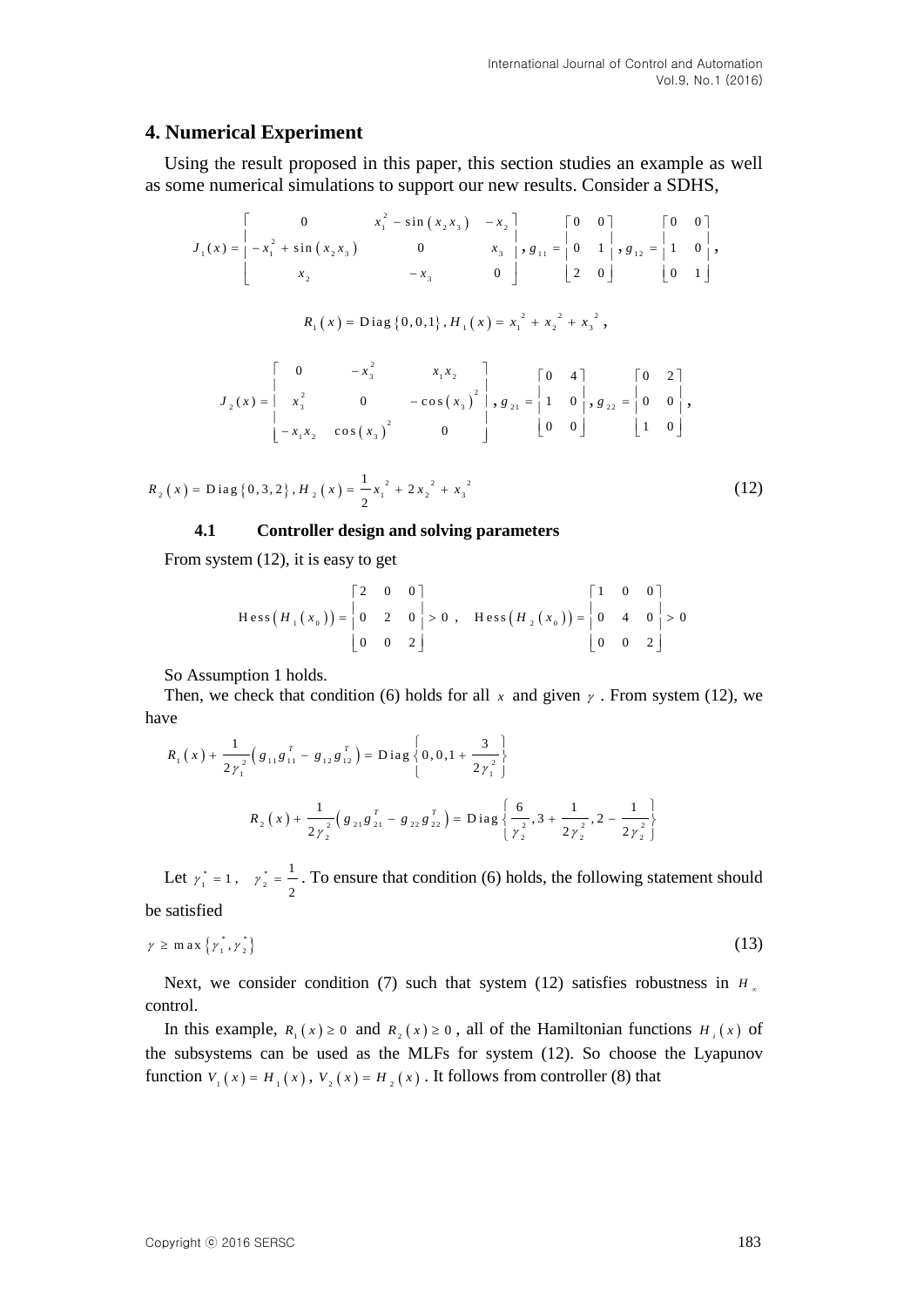International Journal of Control and Automation Vol.9, No.1 (2016)

$$
u_{1} = \begin{bmatrix} u_{11} \\ u_{12} \end{bmatrix} = -\frac{1}{2} \begin{bmatrix} h_{1}^T h_{1} + \frac{1}{\gamma^2} I_m \end{bmatrix} g_{11}^T \nabla H_{1} + K_1(x, v)
$$
  
\n
$$
u_{2} = \begin{bmatrix} u_{21} \\ u_{22} \end{bmatrix} = -\frac{1}{2} \begin{bmatrix} h_{2}^T h_{2} + \frac{1}{\gamma^2} I_m \end{bmatrix} g_{21}^T \nabla H_{2} + K_2(x, v)
$$
\n(14)

where  $K_1(x, v) = [K_{11}(x, v_{11}) \ K_{12}(x, v_{12})]^T$ ,  $K_2(x, v) = [K_{21}(x, v_{21}) \ K_{22}(x, v_{22})]^T$ . We know  $n = 3$  in system (12) and let  $r = 1$ . We have

$$
K_{11}(x, \nu_{11}) = a_1 x_1 + a_2 x_2 + a_3 x_3, K_{12}(x, \nu_{12}) = b_1 x_1 + b_2 x_2 + b_3 x_3,
$$
  

$$
K_{21}(x, \nu_{21}) = c_1 x_1 + c_2 x_2 + c_3 x_3, K_{22}(x, \nu_{22}) = d_1 x_1 + d_2 x_2 + d_3 x_3
$$

where  $a_i$ ,  $b_i$ ,  $c_i$ ,  $d_i$ ,  $i = 1, 2, 3$  are the parameters. From system (11), we obtain that

$$
\nabla H_1(x) = [2x_1 \quad 2x_2 \quad 2x_3]^T
$$
,  $\nabla H_2(x) = [x_1 \quad 4x_2 \quad 2x_3]^T$ .

Let  $S_1 = -\nabla H_1^T g_{11} K_1(x, v)$ ,  $S_2 = -\nabla H_2^T g_{21} K_2(x, v)$ , we have

 2 2 1 1 2 1 1 1 3 2 2 2 3 2 3 3 3 *S b x x a x x b x a b x x a x* 2 4 2 4 2 4 2 2 2 1 1 1 2 1 2 3 1 3 2 2 3 2 3 *S d x c d x x d x x c x c x x* 4 4 4 4 4

 $S_1$  and  $S_2$  are quadratic forms and can be rewritten as coefficient matrixes,

$$
M_{1} = \begin{bmatrix} 0 & -b_{1} & -2a_{1} \\ -b_{1} & -2b_{2} & -2a_{2} - b_{3} \\ -2a_{1} & -2a_{2} - b_{3} & -4a_{3} \end{bmatrix}, M_{2} = \begin{bmatrix} -4d_{1} & -2c_{1} - 2d_{2} & -2d_{3} \\ -2c_{1} - 2d_{2} & -4c_{2} & -2c_{3} \\ -2d_{3} & -2c_{3} & 0 \end{bmatrix}.
$$

All principal minors of  $M_1$  must be positive semi-definite. We have inequalities  $A_1$ from  $M_1$ . From  $A_1$ , we can easy to obtain that  $b_2 \le 0$  and  $a_3 \le 0$ . Substitute  $U_{11} = \{a_1 = 0, b_1 = 0\}$  into inequalities  $A_1$  for simplify computation, we obtain simplified inequalities  $B_1$ . Solving inequalities  $B_1$  by using CAD algorithm, we obtain a series of sets. Choose some sets, which satisfy inequalities  $B_1$ , and organize them. We have

$$
U = \left\{ a_2 = 0, b_2 \le 0, a_3 \le 0, b_3 = 0 \right\} \cup U_{11}
$$
 (15)

Substitute  $U$  into controller (14),

$$
u_1 = -\frac{1}{2} \left[ h_1^T h_1 + \frac{1}{\gamma^2} I_m \right] \left[ \frac{4x_3}{2x_2} \right] + \left[ \frac{a_3 x_3}{b_2 x_2} \right] \tag{16}
$$

where,  $a_3 \le 0$ ,  $b_2 \le 0$ .

Similar to that obtain  $u_1$ , we can obtain  $u_2$  from  $M_2$ ,

$$
u_2 = -\frac{1}{2} \left[ h_2^T h_2 + \frac{1}{\gamma^2} I_m \right] \left[ \frac{4x_2}{4x_1} \right] + \left[ \frac{c_1 x_1}{d_1 x_1} \right] \tag{17}
$$

where,  $c_1 \le 0$ ,  $d_1 \le 0$ .

So we have the controllers with parameters for system (12). The controller (16) and controller (17) have rather simple form.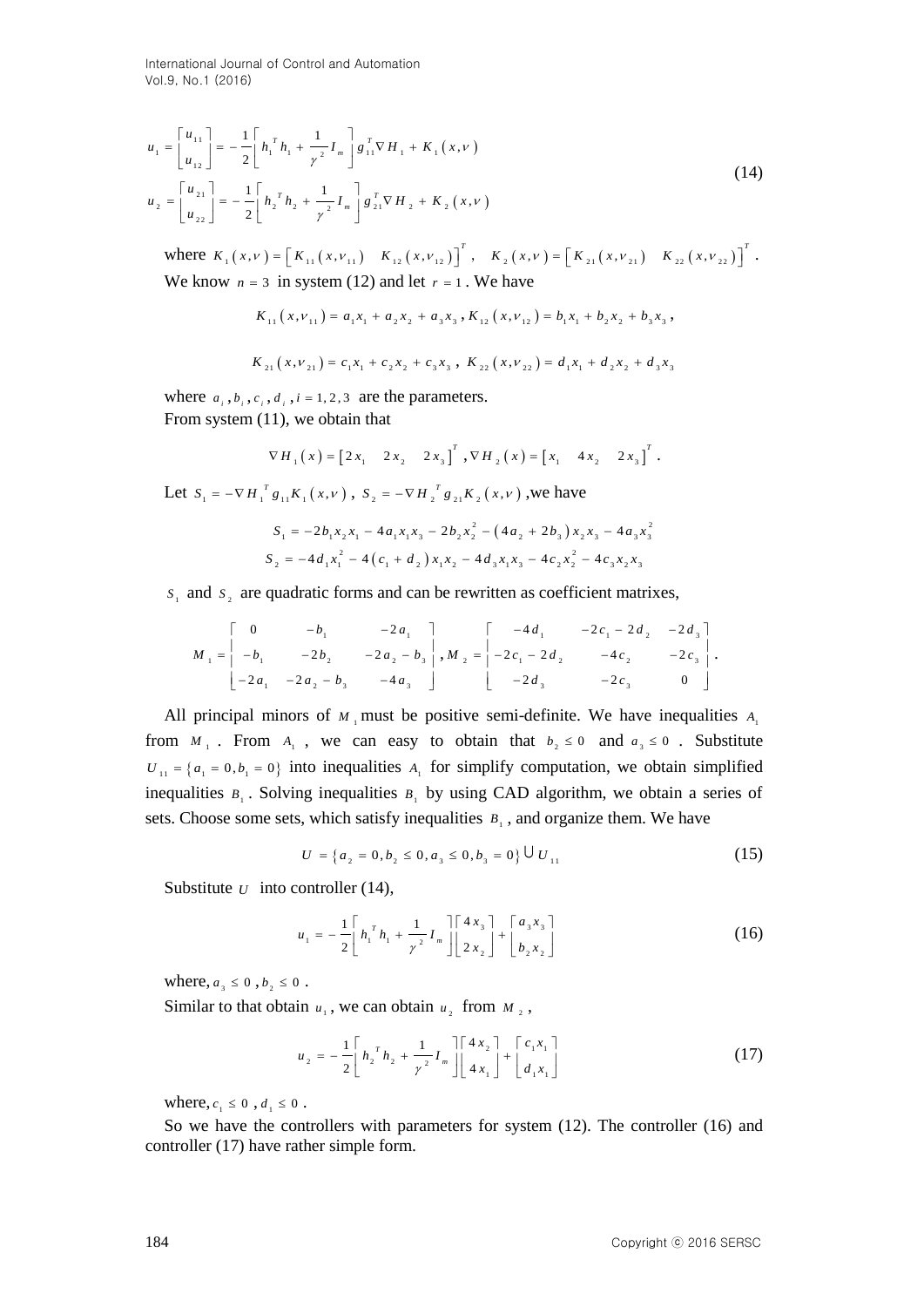#### **4.2 Simulations and Results**

In order to evaluate the robustness of the controller (16, 17), we set the parameters of system (11) as:  $\gamma = 1$ ,  $h_1 = \text{Diag} \{0.5, 0.6\}$ ,  $h_2 = \text{Diag} \{0.7, 0.6\}$ , and the parameters of controller as:  $a_3 = -10$ ,  $b_2 = -10$ ,  $c_1 = -10$ ,  $d_1 = -10$ . We obtain the controller (18),

$$
\begin{cases}\n u = u_{\lambda(t)} \\
 u \bigg|_{\lambda(t)=1} = \begin{bmatrix} -12.5 x_3 \\
 -11.36 x_2 \end{bmatrix} \\
 u \bigg|_{\lambda(t)=2} = \begin{bmatrix} -0.8 x_2 - 10 x_1 \\
 -13.2 x_1 \end{bmatrix}\n\end{cases}
$$
\n(18)

Suppose that  $x(0) = (1, -1, -0.5)^T$  is the pre-assigned operating point of system (12), we impose an external disturbance  $\omega = \begin{bmatrix} 4 & 4 \end{bmatrix}^T$  on system (12) during the time period 0.6~0.9s and 3.0~3.6s.

Figure 1 and Figure 2 are the response of the state and the controller (18) of system (12) under the switching law  $\lambda_1(t)$ .

$$
\lambda_{1}(t) = \begin{cases} 2, & t \in [t_{2k}, t_{2k+1}), t_{2k+1} - t_{2k} = 0.15, \\ 1, & t \in [t_{2k+1}, t_{2k+2}), t_{2k+2} - t_{2k+1} = 0.15, \end{cases} k = 0, 1, 2, \cdots
$$



Figure 1. Swing Curves Of x in Switching Law  $\lambda_1(t)$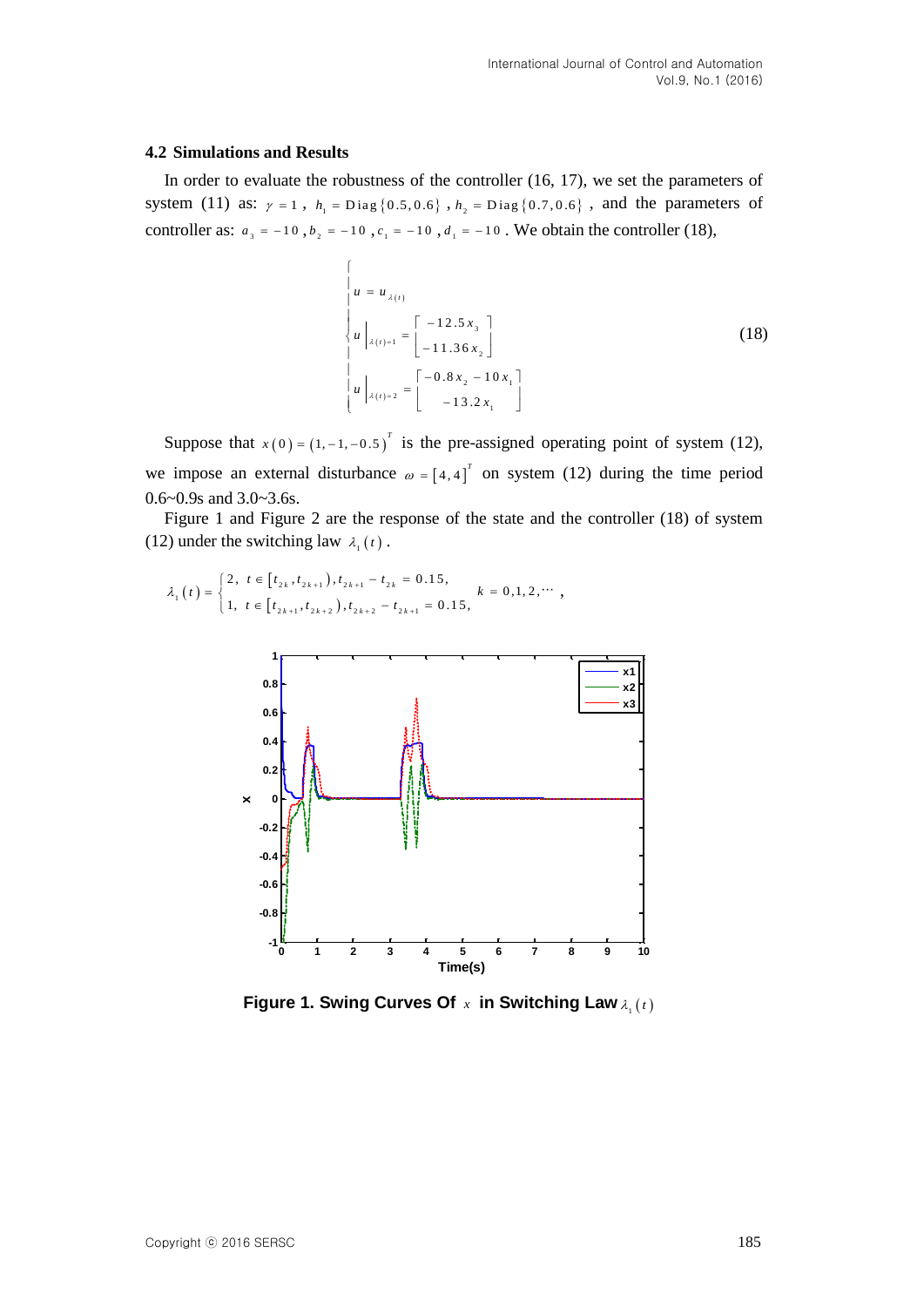

**Figure 2. Swing Curves Of**  $\mu$  **in Switching Law**  $\lambda_1(t)$ 

Figure 3 and Figure 4 are the response of the state and the controller (18) of system (12) under the switching law  $\lambda_2(t)$ .

$$
\lambda_{2}(t) = \begin{cases} 1, & t \in [t_{2k}, t_{2k+1}), t_{2k+1} - t_{2k} = 0.4 \times rand, \\ 2, & t \in [t_{2k+1}, t_{2k+2}), t_{2k+2} - t_{2k+1} = 0.4 \times rand, \end{cases} k = 0, 1, 2, \cdots
$$

where  $0 \leq rand < 1$ .

From Figure 1~Figure 4, we can clearly see that under the switching law  $\lambda_1(t)$  and  $\lambda_2(t)$ , the closed-loop system (12), it takes short time for system to return back to the equilibrium point. It can be seen, the obtained controller with parameters can stabilization the system (12) under external disturbance. The simulation shows that our result is correct and efficient.



**Figure 3. Swing Curves of**  *x* **in Switching Law** <sup>2</sup> *t*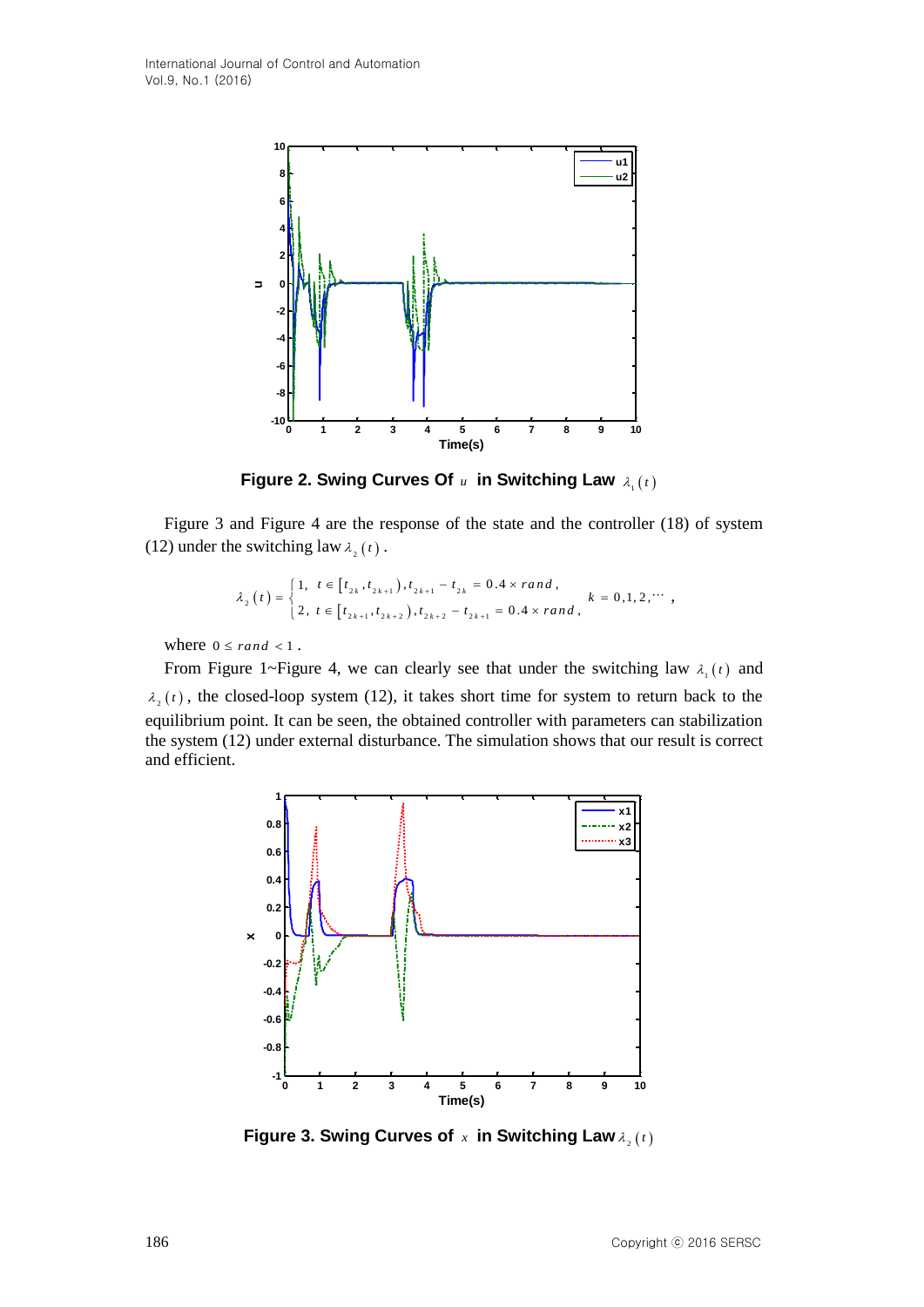

**Figure 4. Swing Curves of u In Switching Law**  $\lambda_2(t)$ 

## **5. Conclusion**

In this paper, an  $H_*$  control strategy to parameterizing controller for SDHSs has been considered. A controller with parameters has been obtained using MLFs method and an algorithm for solving parameters of the controller has been proposed with symbolic computation. The proposed parameterization method avoids solving HJ equations (or inequalities) and thus the obtained controllers with parameters are relatively simple in form and easy in operation. The numerical experiment and simulations show that the controller has efficient in  $H_{\infty}$  control.

## **Acknowledgments**

This work is supported by the National Natural Science Foundation of China No. 61074189 and No. 61374001.

# **References**

- [1] D. Liberzon and A. Morse, "Basic problems in stability and design of switched systems", IEEE Control System Magazine, vol. 19, no. 5, **(1999)**, pp. 59-70.
- [2] L. Vu and D. Liberzon, "Common Lyapunov functions for families of commuting nonlinear systems", Systems & control letters, vol. 54, no. 5, **(2005)**, pp. 405-416.
- [3] Y. Sun, L. Wang and G. Xie, "Stability of switched systems with time-varying delays: delay-dependent common Lyapunov functional approach", Proceeding of the 2006 American Control Conference, **(2006)**, pp. 6, American.
- [4] M. Branicky, "Multiple Lyapunov functions and other analysis tools for switched and hybrid systems", IEEE Transactions on Automatic Control, vol. 43, no. 4, **(1998)**, pp. 475-482.
- [5] X. Sun, J. Zhao and D. Hill, "Stability and  $L<sub>2</sub>$ -gain analysis for switched delay systems: A delaydependent method", Automatica, vol. 42, no. 10, **(2006)**, pp. 1769-1774.
- [6] J. Zhao and D. Hill, "Passivity and stability of switched systems: a multiple storage function method", Systems & Control Letters, vol. 57, no. 2, **(2008)**, pp. 158-164.
- [7] N. El-Farra, P. Mhaskar and P. D. Christofides, "Output feedback control of switched nonlinear systems using multiple Lyapunov functions", Systems & Control Letters, vol.54, no.12, **(2005)**, pp.1163-1182.
- [8] G. Escobar, A. van der Schaft and R. Ortega, "A Hamiltonian viewpoint in the modeling of switching power converters". Automatica, vol. 35, no. 3, **(1999)**, pp. 445-452.
- [9] W.M. Haddad, S.G. Nersesor and V.S. Chellaboina, "Energy-based control for hybrid port-controlled Hamiltonian systems", Automatica, vol. 39, no. 8, **(2003)**, pp. 1425-1435.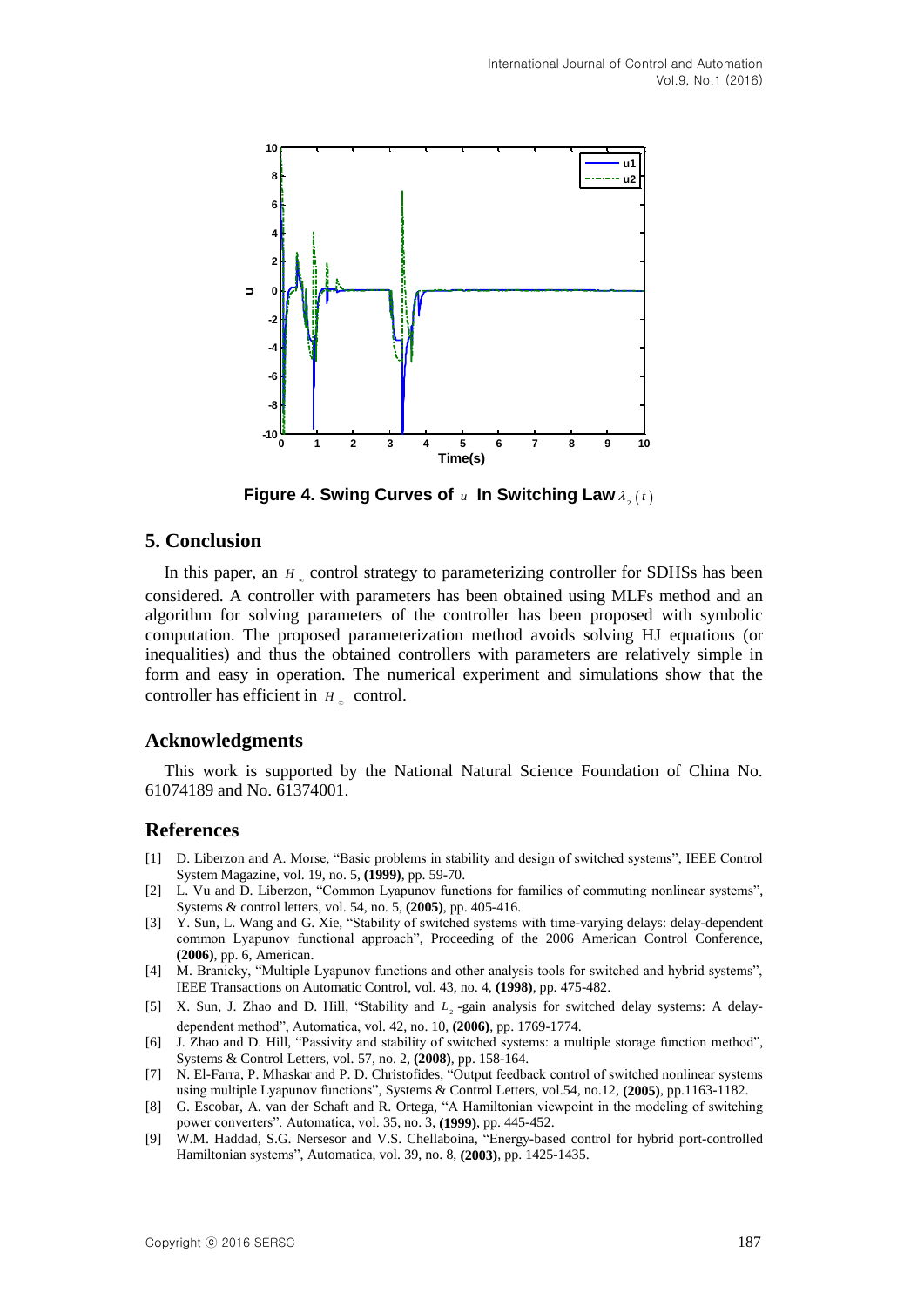- [10] L. Zhu and Y. Wang, "Study on the stability of switched dissipative Hamiltonian systems", Science in China Series F: Information Sciences, vol. 49, no. 5, **(2006)**, pp. 578-591.
- [11] G.S. Zhai, B. Hu, K. Yasuda and A. Michel, "Disturbance attenuation properties of time-controlled switched systems", Journal of the Franklin Institute, vol. 338, no. 7, **(2001)**, pp.765-779.
- [12] X. Liu and S. Yuan, "On designing  $H<sub>x</sub>$  default estimator for switched nonlinear systems of neutral type", Communications in Nonlinear Science and Numerical Simulation, vol. 16, no. 11, **(2011)**, pp. 4379-4389.
- [13] W. Xiang and J. Xiao, "H<sub>n</sub> finite-time control for switched nonlinear discrete-time systems with normbounded disturbance", Journal of the Franklin Institute, vol.348, no. 2, **(2011)**, pp.331-352.
- [14] M. Wang, J. Zhao and G. Dimirovski, " $H<sub>x</sub>$  control for a class of cascade switched nonlinear systems", Asian Journal of Control, vol. 10, no.6, **(2008)**, pp.724-729.
- [15] L. Li, J. Zhao and G. Dimirovski, "Robust  $H<sub>x</sub>$  control for a class of switched nonlinear systems with neutral uncertainties", Transactions of the Institute of Measurement and Control, vol. 32, no. 6, **(2010)**, pp. 635-659.
- [16] B. Niu and J. Zhao, "Stabilization and  $L<sub>2</sub>$ -gain analysis for a class of cascade switched nonlinear systems: An average dwell-time method", Nonlinear Analysis: Hybrid Systems, vol. 5, no. 4, **(2011)**, pp. 671-680.
- [17] B. Niu and J. Zhao, "Robust *H* control for a class of switched nonlinear cascade systems via multiple Lyapunov functions approach", Applied Mathematics and Computation, vol. 218, no. 11, **(2012)**, pp. 6330-6339.
- [18] W. Lu and J. Dolye, "  $H_$  control of nonlinear systems via output feedback: controller parameterization", IEEE Transactions on Automatic Control, vol. 39, no. 13, **(1994)**, pp. 831-846.
- [19] A. Isidori and A. Astolfi, "Disturbance attenuation and *H* control via measurement feedback in nonlinear systems", IEEE Transactions on Automatic Control, vol. 37, no. 9, **(1992)**, pp. 1283-1293.
- [20] A. Astolfi, "Parameterization of output feedback controller that satisfy an *H* norm bound", Proceedings of the 2nd European Control Conference, **(1993)**, pp. 74-78, Groningen, The Netherlands.
- [21] C. Yung, Y. Lin and F. Yeh, "A family of nonlinear  $H_{\infty}$  output feedback Controllers", IEEE Transactions on Automatic Control, vol. 41, no. 2, **(1996)**, pp. 232-236.
- [22] C. Yung, J. Wu and T. Lee, "Parameterization of nonlinear  $H_{\infty}$  state-feedback Controllers", Automatica, vol. 33, no. 8, **(1997)**, pp. 1587-1590.
- [23] Y. Fu, Z. Tian and S. J. Shi, "A family of reliable nonlinear  $H_{\infty}$  state-feedback controllers", Control Theory and Application, vol. 10, no. 3, **(2001)**, pp. 350-358.
- [24] B. Caviness, R. Jeremy and Johnson, "Quantifier Elimination and Cylindrical Algebraic Decomposition", Springer, Wien New York, **(1998)**.

#### **Authors**



**Zhong Cao**, he was born in Anhui Province, China, in 1977. He received his M.S. degree from school of computer science and educational software, Guangzhou University, Guangzhou, in 2005. He is currently pursuing the Ph.D. degree with School of Energy Science and Engineering, University of Electronic Science and Technology of China. His research interests include nonlinear control systems, and controlled Polynomial Hamiltonian systems.

E-mail: zhongc@gzhu.edu.cn



**Xiaorong Hou**, he was born in Shanxi Province, China, in 1966. Currently, he is a professor of School of Energy Science and Engineering at the University of Electronic Science and Technology of China. He has published over eighty research papers and two monographs. His research interests include symbolic computation, real algebraic geometry, control theory, and intelligent systems. E-mail: houxr@uestc.edu.cn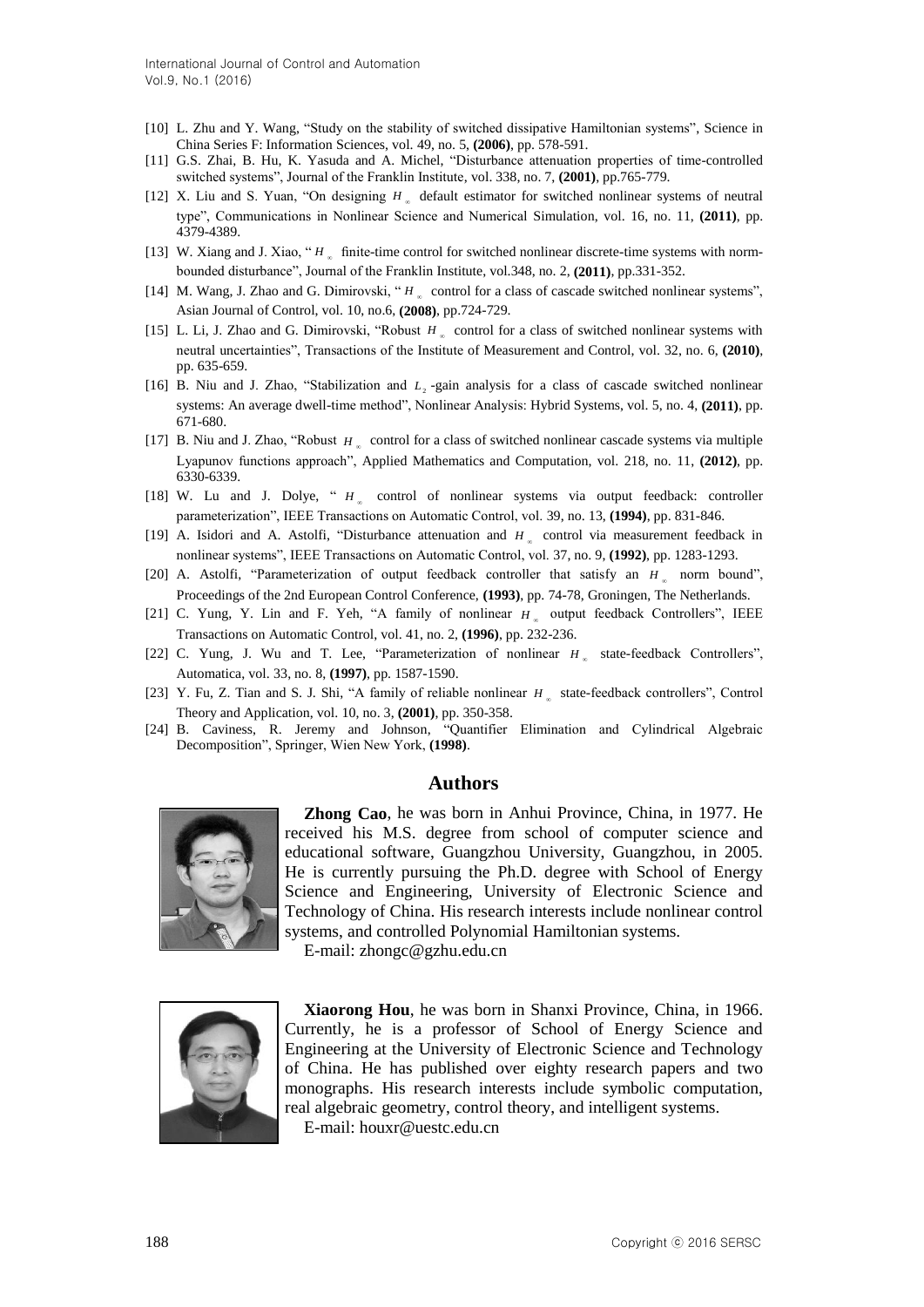

**Yingfei Zhuang**, she was born in Henan Province, China, in 1988. She received her B.S. degree from School of Information Engineering, Henan Institute of Science and Technology, Xinxiang, in 2007. She is currently studying for the M.S. degree at School of Energy Science and Engineering, University of Electronic Science and Technology of China. Her research interests include symbolic computation and controller parameterization of nonlinear systems.

E-mail:zyf19882007@163.com